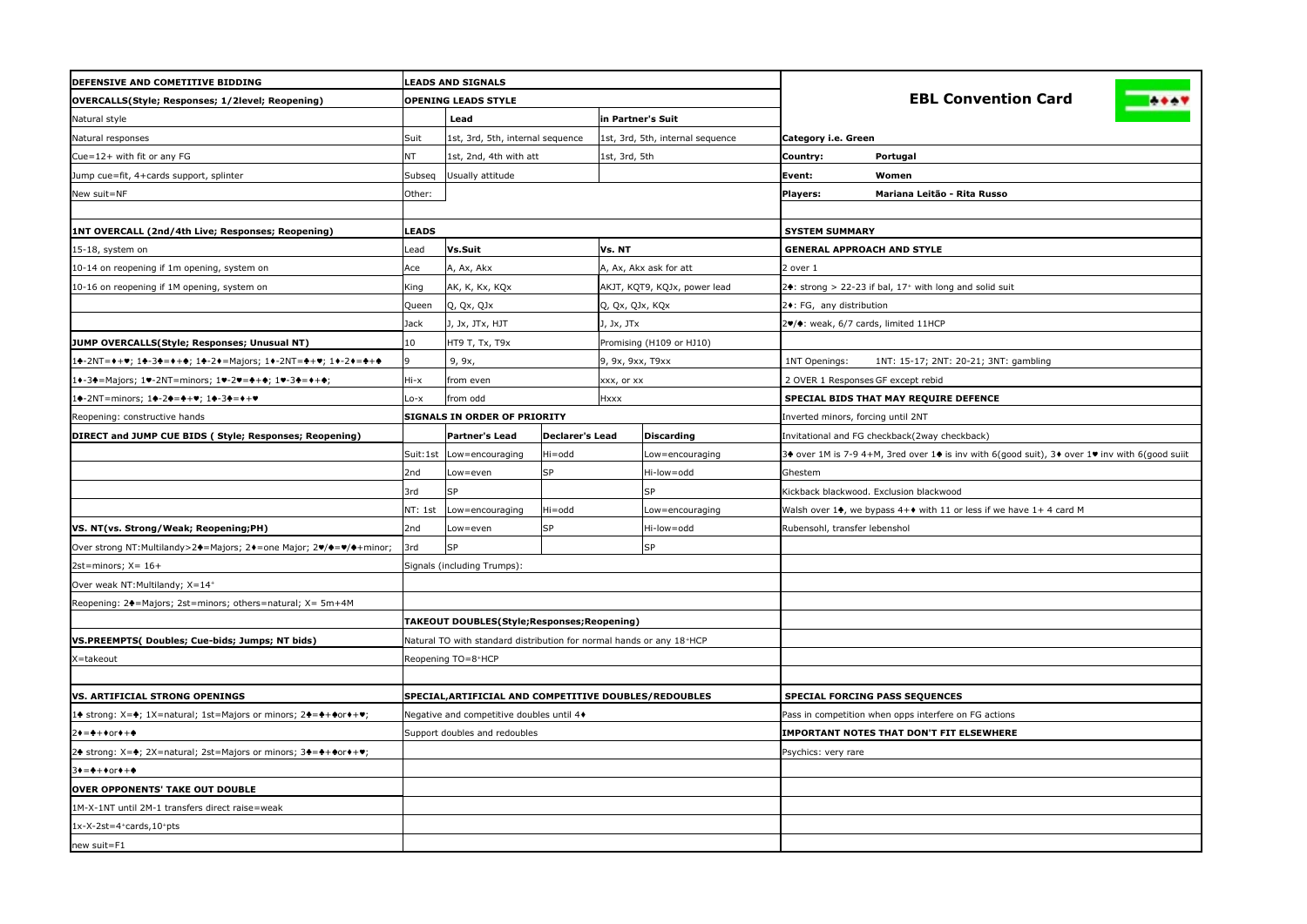| <b>OPEN</b>          | πс<br><b>KIF</b><br><b>ART</b> | <b>MIN</b><br>NO. OF<br>CARDS | NEG.<br>DBL.<br><b>THRU</b> | <b>DESCRIPTION</b>                                                     | <b>RESPONSES</b>                                                                                                                                     | <b>SUBSEQUENT AUCTION</b>                                                                                                                                                                   | <b>COMPETITIVE &amp; PASSED HAND</b><br><b>BIDDING</b> |
|----------------------|--------------------------------|-------------------------------|-----------------------------|------------------------------------------------------------------------|------------------------------------------------------------------------------------------------------------------------------------------------------|---------------------------------------------------------------------------------------------------------------------------------------------------------------------------------------------|--------------------------------------------------------|
|                      |                                |                               |                             | 11-20 HCP                                                              | we bypass $4+$ $\bullet$ with less than 11 with 1+<br>4 card M                                                                                       | 1+-1-1NT=may have 4+                                                                                                                                                                        |                                                        |
| $1+$                 |                                | 3                             | 4                           |                                                                        | inverted minors forcing until 2NT                                                                                                                    | 2way checkback over 1NT (note1)                                                                                                                                                             |                                                        |
|                      |                                |                               |                             |                                                                        |                                                                                                                                                      | Checkback over 2NT (note 2)                                                                                                                                                                 |                                                        |
|                      |                                |                               |                             |                                                                        |                                                                                                                                                      |                                                                                                                                                                                             |                                                        |
|                      |                                |                               |                             | 11-20 HCP                                                              | inverted minors (note3)                                                                                                                              | 1+-1-1NT=may have 4+                                                                                                                                                                        |                                                        |
| $1\bullet$           |                                | 3                             |                             |                                                                        |                                                                                                                                                      | 2way checkback over 1NT                                                                                                                                                                     |                                                        |
|                      |                                |                               |                             |                                                                        |                                                                                                                                                      | Checkback over 2NT                                                                                                                                                                          |                                                        |
|                      |                                |                               |                             |                                                                        |                                                                                                                                                      | relay after 2 level M fit (note4)                                                                                                                                                           |                                                        |
|                      |                                |                               |                             | 11-20 HCP                                                              | $3+17-9$ 4+M                                                                                                                                         | Gazzilli (note5)                                                                                                                                                                            | Drury                                                  |
| $1 \vee / \triangle$ |                                | 5                             |                             |                                                                        | 3red over 1♦ inv with 6 good suit                                                                                                                    | Short and long trials (note6)                                                                                                                                                               |                                                        |
|                      |                                |                               |                             |                                                                        | 3♦ over $1\blacktriangleright$ inv with 6 good suit                                                                                                  |                                                                                                                                                                                             |                                                        |
|                      |                                |                               |                             |                                                                        | $2NT = 10 + 4 + M$                                                                                                                                   | $3\spadesuit$ = any min $3\spadesuit$ and higher FLMH max                                                                                                                                   |                                                        |
|                      |                                |                               |                             | $15 - 17$                                                              | stayman (note8), transfers, 2 $e$ =stayman<br>for minors, smolen, 4+=Majors,<br>$4$ $\blacklozenge$ = transfers w/o slam interest,<br>4+ = blackwood |                                                                                                                                                                                             | Rubensohl after overcall over 1NT (note9)              |
| 1NT                  |                                |                               |                             |                                                                        |                                                                                                                                                      |                                                                                                                                                                                             |                                                        |
|                      |                                |                               |                             |                                                                        |                                                                                                                                                      |                                                                                                                                                                                             |                                                        |
|                      |                                |                               |                             | Undefined strong hand. If bal = 22-23; one<br>suit hand $= 4/5$ losers | 2◆=waiting bid; other suit=5+cards with<br>minimum 2 honours                                                                                         | After 2NT > system on                                                                                                                                                                       |                                                        |
| $2+$                 | ü                              |                               |                             |                                                                        |                                                                                                                                                      |                                                                                                                                                                                             |                                                        |
| $2*$                 | ü                              |                               |                             | Game forcing, any distribution                                         | 2♥=maximum 1king; 2♦=2IC (1 ace or 2<br> kings);                                                                                                     | After 2NT > system on                                                                                                                                                                       |                                                        |
|                      |                                |                               |                             |                                                                        | 2NT=3+IC balanced; 3X=3+IC, 5+cards                                                                                                                  |                                                                                                                                                                                             |                                                        |
| $2\Psi/\Phi$         |                                | 6(5)                          |                             | 5-11 HCP                                                               | $2NT = Relay$ ; $3x = nat$ , $3\frac{4}{x} = split$                                                                                                  |                                                                                                                                                                                             |                                                        |
|                      |                                |                               |                             |                                                                        |                                                                                                                                                      |                                                                                                                                                                                             |                                                        |
| 2NT                  |                                |                               |                             | 20-21, may have 5M                                                     | Stayman; transfers; 3 $\triangle$ =minor asking;<br>4m=blackwood                                                                                     |                                                                                                                                                                                             |                                                        |
| 34/4/9/              |                                | 7(6)                          |                             | preemptive                                                             | New suit=F1;                                                                                                                                         |                                                                                                                                                                                             |                                                        |
|                      |                                |                               |                             |                                                                        |                                                                                                                                                      |                                                                                                                                                                                             | <b>High Level Bidding</b>                              |
| 3NT                  | ü                              |                               |                             | 7 solid minor                                                          | $4/5$ = pass or correct;                                                                                                                             | Kickback blackwood; Exclusion Blackwood;                                                                                                                                                    |                                                        |
| 4♠/♦/♥/              |                                | 8(7)                          |                             | preemptive                                                             |                                                                                                                                                      | anti-controls when p denies a previous control=control on suit deny by p, no control on<br>suit named<br>Opp overcall after BW: DBL=0or3, pass=1or4, next step=2 w/o the Q, 2nd step=2 with |                                                        |
| 4NT                  | ü                              |                               |                             | Minor 2 suits                                                          |                                                                                                                                                      |                                                                                                                                                                                             |                                                        |
|                      |                                |                               |                             | preemptive                                                             |                                                                                                                                                      |                                                                                                                                                                                             |                                                        |
| 54/1/9               |                                | $8+$                          |                             |                                                                        |                                                                                                                                                      |                                                                                                                                                                                             |                                                        |